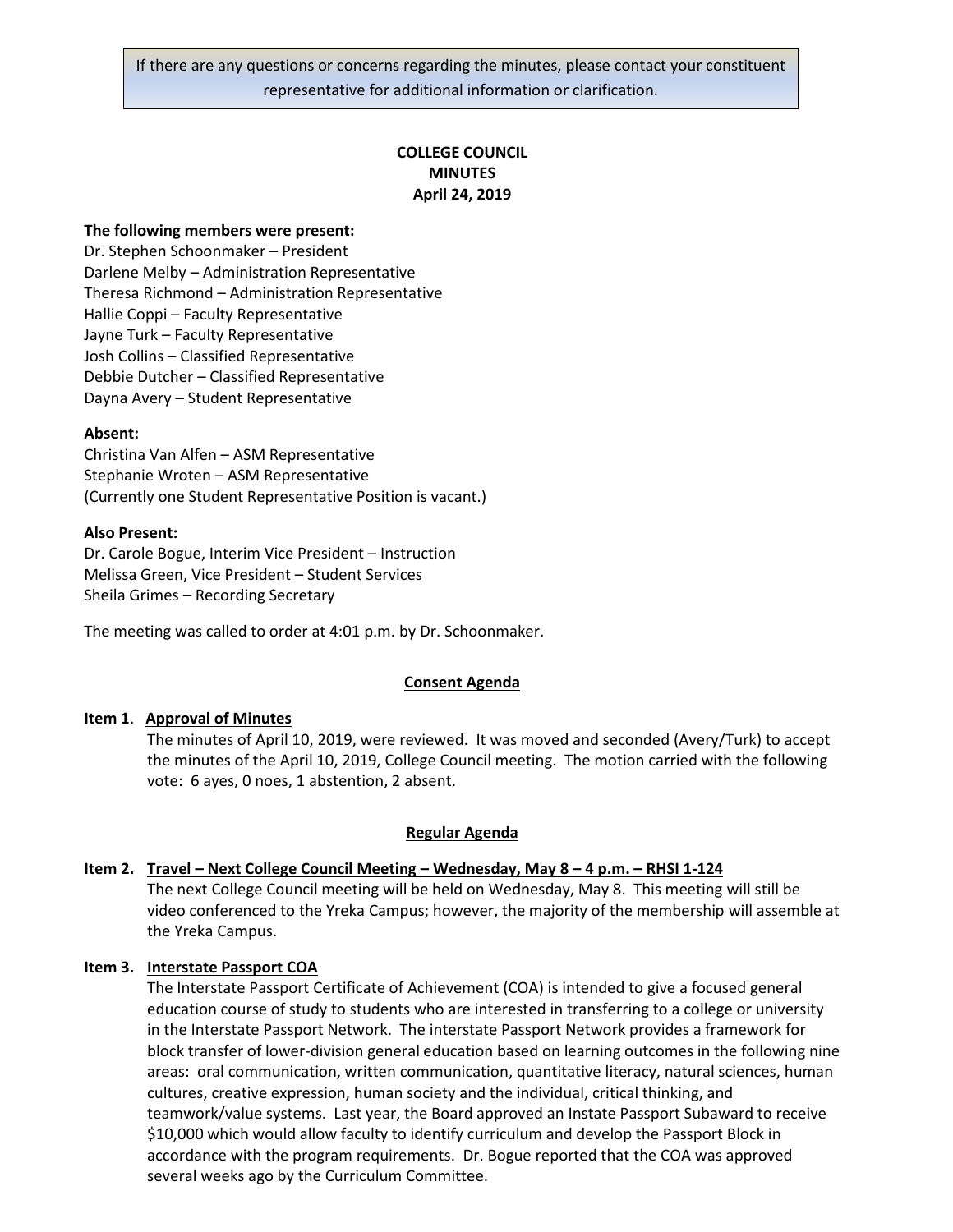*College Council Minutes – April 24, 2019 Regular Meeting Page 2 of 4*

#### **Item 4. Recommend Review of Board Policies**

Board Policies 3600 and 3720 were reviewed.

It was recommended to remove the bolding of "Superintendent/President" from each of these Board Policies.

It was moved and seconded (Collins/Avery) to recommend acceptance of Board Policies 3600 and 3720 as amended. The motion carried with the following vote: 7 ayes, 0 noes, 2 absent.

# **Item 5. Recommended Review of Revised Board Policies**

Board Policy 2100 was reviewed.

It was moved and seconded (Collins/Avery) to recommend acceptance of Board Policy 2100. The motion carried with the following vote: 7 ayes, 0 noes, 2 absent.

Board Policy 2315 was reviewed.

It was moved and seconded (Collins/Avery) to recommend acceptance of Board Policy 2315. The motion carried with the following vote: 7 ayes, 0 noes, 2 absent.

Board Policy 2330 was reviewed.

The revision listed below was suggested for BP 2330:

 First sentence; add "elected through BP 2100." This sentence now reads as follows: A quorum of the Board shall consist of four members elected through Board Policy 2100.

It was moved and seconded (Collins/Turk) to recommend acceptance of Board Policies 2330 as amended. The motion carried with the following vote: 7 ayes, 0 noes, 2 absent.

Board Policy 2720 was reviewed.

The revision listed below was suggested for BP 2720:

• Remove the entire second paragraph.

It was moved and seconded (Collins/Avery) to recommend acceptance of Board Policy 2720 as amended. The motion carried with the following vote: 7 ayes, 0 noes, 2 absent.

Board Policy 3810 was reviewed.

It was moved and seconded (Collins/Avery) to table Board Policy 3810 until Administrative Procedure 3810 is before College Council for review. The motion carried with the following vote: 7 ayes, 0 noes, 2 absent.

## **Item 6. Recommend Review of Revised Administrative Procedures**

Administrative Procedure 2015 was reviewed.

The revision listed below was suggested for AP 2015:

Third paragraph: change "his or her" to "the student's."

It was moved and seconded (Turk/Richards) to table Administrative Procedure 2015 and revise Board Policy 2015 and bring both documents together for College Council review. The motion carried with the following vote: 7 ayes, 0 noes, 2 absent.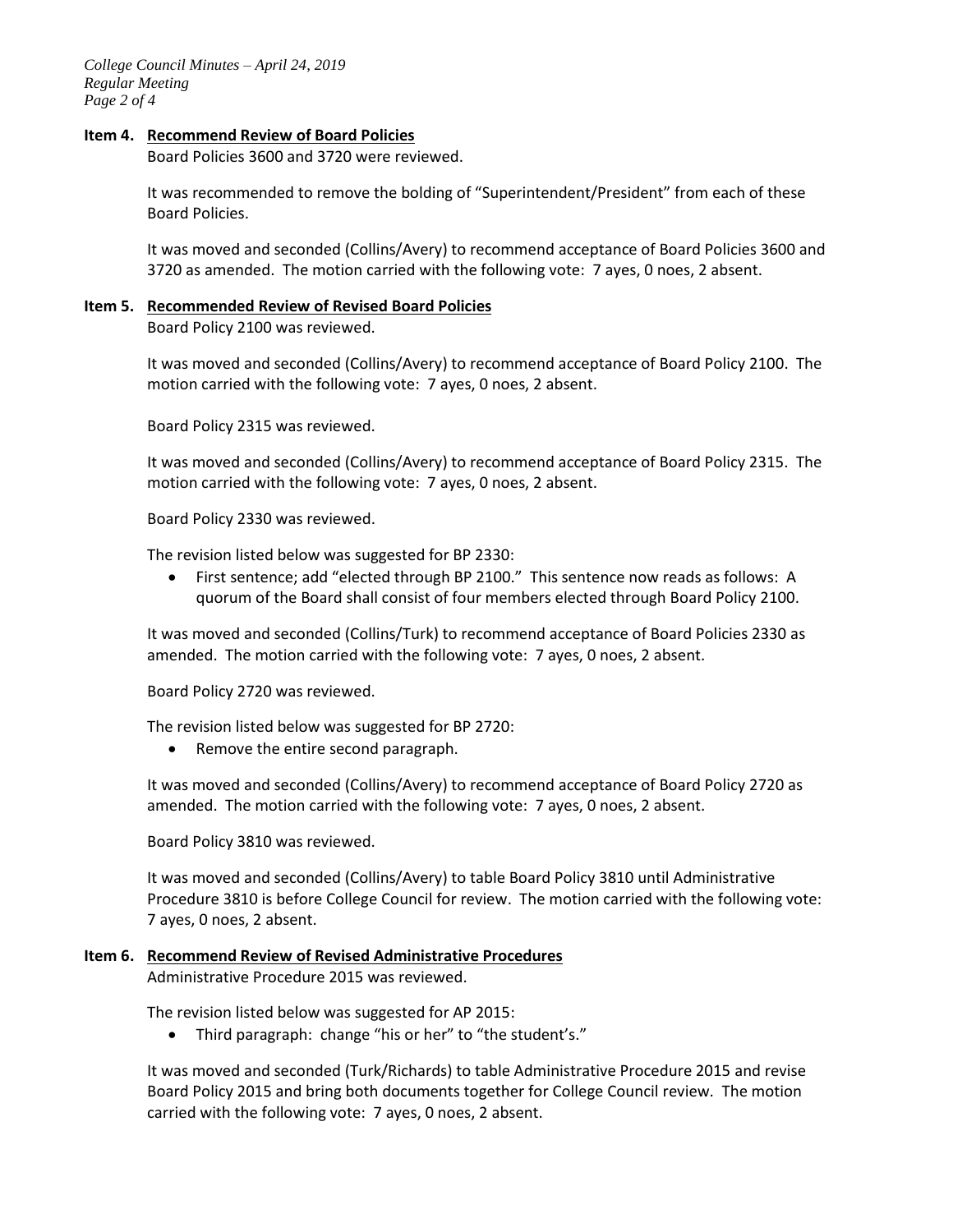## **Item 6. Recommend Review of Revised Administrative Procedures (Cont'd)**

Administrative Procedure 3600 was reviewed.

The revision listed below was suggested for AP 3600:

- Paragraph four; remove "Chancellor or."
- Paragraph six; change all instances of "Associated Student Body" to "Associated Student Board."

It was moved and seconded (Collins/Avery) to table Administrative Procedure 3600 to change from the suggested language of the Community College League of California (CCLC) to more accurately reflect our current procedure. The motion carried with the following vote: 7 ayes, 0 noes, 2 absent.

Due to time constraints, it was recommended to table the remaining Administrative Procedures.

It was moved and seconded (Collins/Avery) to table Administrative Procedures 3750, 3900, 4020, 4021, 4022, 4050, 4235, 4237, 4240, 4260, and 4610. The motion carried with the following vote: 7 ayes, 0 noes, 2 absent.

#### **Item 7. Campus-Wide Standing Committee Annual Report and Evaluation**

Prior to the next meeting, the Council will review the top portion of the Annual Report and Evaluation form. At the next meeting, the survey report will be reviewed and the Council will discuss the following and complete the bottom the portion of the form:

- Major Accomplishments and/or Achievements in the Past Year
- Major Obstacles or Problems with Committee
- Recommendations for Improving Process or Efficiency
- Committee's Goals and Institutional Goals and were expectations met
- Committee's Goals for Coming Year and list Related Institutional Goal

## **Item 8. Input/Discussion – Institutional Master Plan**

The Institutional Master Plan (IMP) has been discussed by the Classified Senate and the Associated Student Board. Both the ASM Senate and the Faculty Senate discussed that the IMP was available for review and comments. Jayne noted that Rhonda Brown and Allison Varty agreed to meet with Nathan Rexford regarding the IMP.

## **Item 9. Employee Compensation**

Jayne reviewed the document entitled, "Compensation Philosphy," which was distributed at the April 10 meeting. Dr. Schoonmaker requested a subgroup meet to develop guiding principles regarding employee compensation. This document would then be shared with the various constituencies for discussion and input. Volunteers and suggested members for this subgroup are Dr. Schoonmaker, Jayne Turk, Debbie Dutcher, Nathan Rexford, along with a representative from ASM and Human Resources.

## **Item 10. Cost Containment Ideas**

Due to time constraints, this item was tabled until the next meeting.

#### **Item 11. Other**

The last two meetings of College Council (May 8, 2019 and May 22, 2019) will be extended by onehalf hour in order to complete business.

Jayne reported that the faculty representatives for College Council for 2019-2010 will be Hallie Coppi as well as herself. Patrice Thatcher will be substituting for Hallie while she is on leave during the spring 2019 and fall 2019.